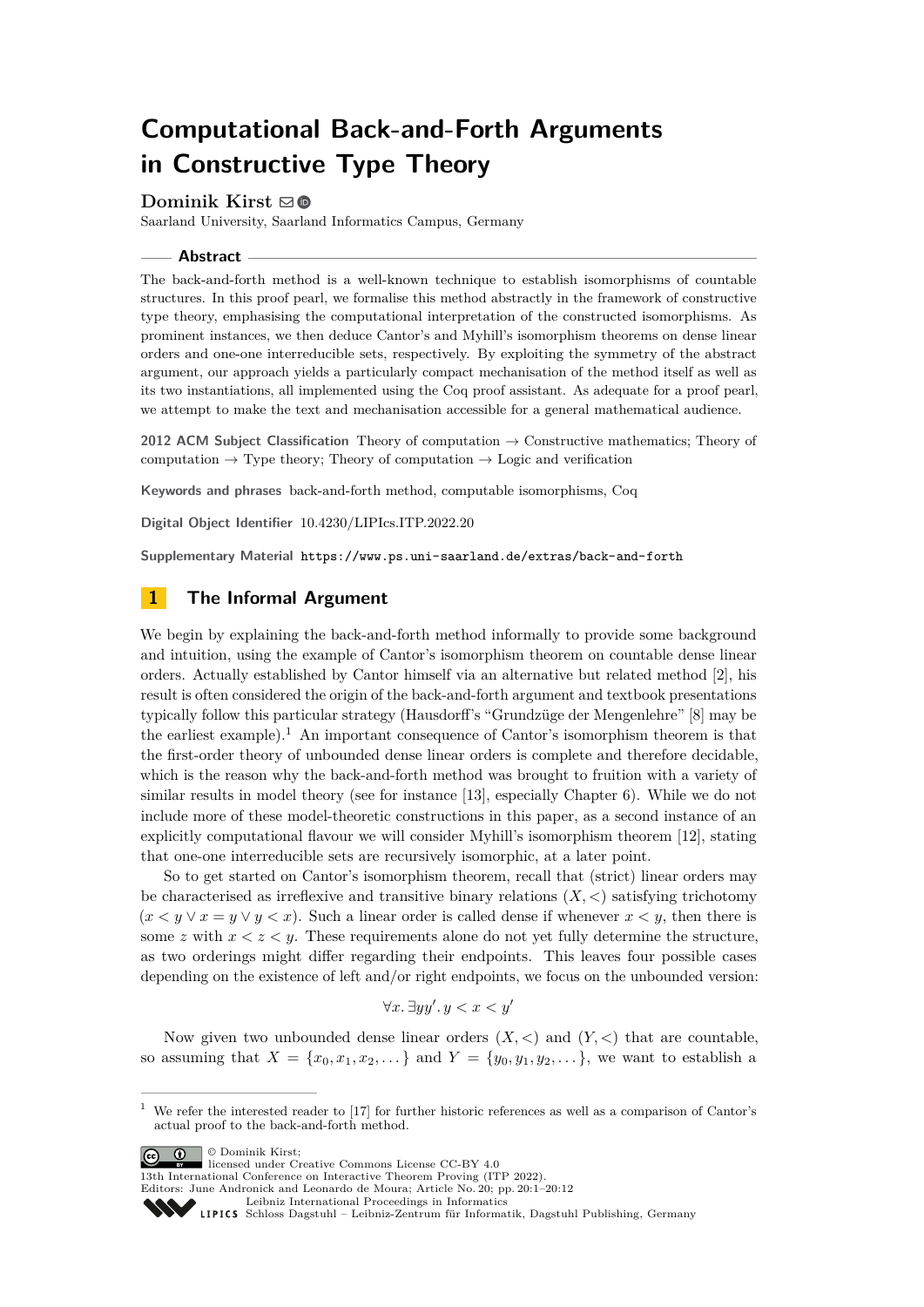## **20:2 Computational Back-and-Forth Arguments in Constructive Type Theory**

<span id="page-1-0"></span>**Figure 1** Illustration of the three cases how a finite stage of the order-isomorphism of (*X, <*) and  $(Y, \leq)$  can be extended. By construction, the stage  $f_1$  already contains matchings for  $x_0$  and  $y_0$ . For the construction of  $f_2$  we want to find a matching for the next element  $x_1$ , which either lies in between the domain of *f*<sup>1</sup> or completely above or below it. In any case we find a matching partner using density, upwards unboundedness, or downwards unboundedness of *Y* .



bijection  $F: X \to Y$  respecting the order, i.e. satisfying  $x < x'$  iff  $F(x) < F(x')$ . This order-isomorphism can be constructed in finite stages, meaning that we begin with the empty partial isomorphism  $f_0$  and iteratively extend to  $f_1, f_2, \ldots$  such that  $x_n$  is in the domain of  $f_{n+1}$ . To make sure that in this process no element of Y is missed, we simultaneously take care that  $y_n$  is in the range of  $f_{n+1}$ . Once the stages  $f_n$  are defined, we simply set  $F(x_n) := f_{n+1}(x_n)$  and observe that the expected properties transport from the stages to *F*. Borrowing common set-theoretic notation, the construction can be summarised as

$$
f_0 := \emptyset
$$
  

$$
f_{n+1} := \{(x_n, y), (x, y_n)\} \cup f_n
$$
  

$$
F := \bigcup_{n \in \mathbb{N}} f_n
$$

where the matching partners *y* and *x* for  $x_n$  and  $y_n$ , respectively, remain to be determined.

To this end, we begin with a forwards step treating  $x_n$ . If  $f_n(x_n)$  is already defined, then there is nothing to do. Otherwise, we need to find a suitable partner *y* not yet in the range of  $f_n$  which we can safely add as image of  $x_n$  while preserving the orderings. We distinguish three possible cases, which are also depicted in Figure [1:](#page-1-0)

- If there are *x* and *x*<sup>'</sup> in the domain of  $f_n$  such that  $x < x_n < x'$ , then (since  $f_n$  is finite) we can assume that  $x$  is the greatest such element while  $x'$  is the smallest. By the density of  $(Y, \leq)$  there is *y* with  $f_n(x) \leq y \leq f_n(x')$  which is then a suitable match for *x*.
- If the whole domain of  $f_n$  is below  $x_n$ , then using the unboundedness of  $(Y, \leq)$  we choose *y* such that the whole range of  $f_n$  is below *y*. This makes *y* the desired match for *x*.
- In the remaining case where  $x_n$  is below the domain of  $f_n$ , we find a match *y* below the range of *f<sup>n</sup>* again by unboundedness.

In any case we set  $f'_{n+1}(x_n) := y$  as an intermediate extension of  $f_n$  and continue with the backwards step treating  $y_n$ , again only necessary if  $y_n$  is not yet in the range of  $f'_{n+1}$ . This step is completely symmetric to the forward step, that is, we find a suitable match  $x$  for  $y_n$ by distinguishing the same three cases regarding the position of  $y_n$  relative to the range of  $f'_{n+1}$ . Once a matching partner *x* is found, we extend  $f'_{n+1}$  by setting  $f_{n+1}(x) := y_n$ .

This concludes the construction of  $f_{n+1}$  and therefore of the order-isomorphism  $F$  in the case of unbounded orders. We just remark that the constructions work analogously if  $(X, \leq)$ and (*Y, <*) were to contain endpoints of the same characteristic.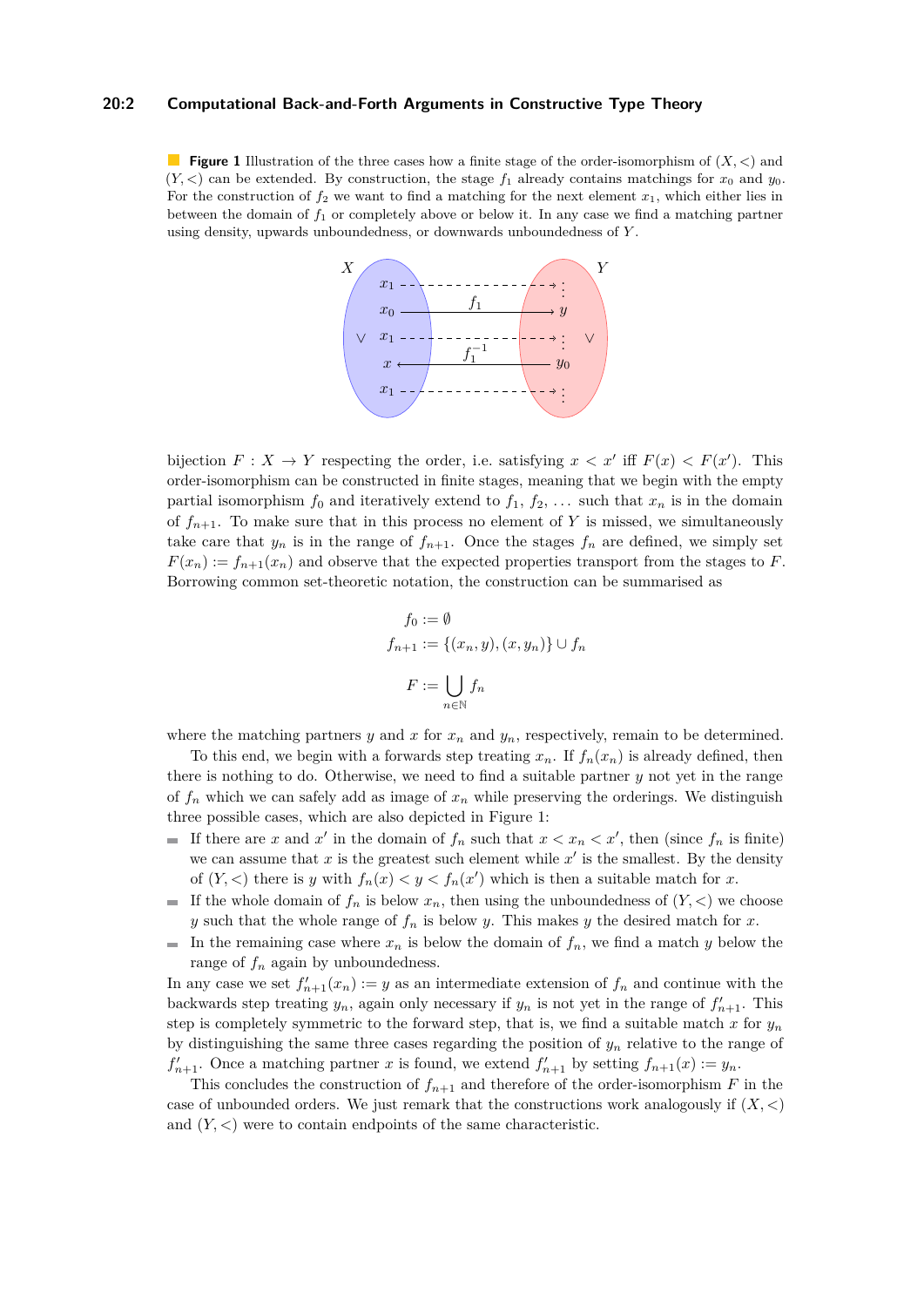In the next section, we continue by extracting the abstract idea of the above argument into a general isomorphism theorem, which is then instantiated to Cantor's result in Section [4.](#page-6-0) To illustrate the generality, in Section [5](#page-7-0) we provide a second instantiation to Myhill's isomorphism theorem, crucially relying on the computational perspective outlined in Section [3.](#page-5-0)

All results of these technical sections are formalised in constructive type theory and mechanised in a single Coq file of about  $500$  lines of code.<sup>[2](#page-2-0)</sup> While (even constructive) mechanisations of Cantor's isomorphism theorem were already given Giese and Schönegge [\[6\]](#page-11-4) as well as Marzion [\[10\]](#page-11-5), and while we closely follow Forster, Jahn, and Smolka [\[3\]](#page-10-1) in the instantiation to Myhill's isomorphism theorem, we are not aware of an abstract formulation in constructive type theory, let alone a mechanisation with a proof assistant, of the backand-forth method and its computational interpretation as such.

# <span id="page-2-5"></span>**2 The Abstract Argument**

Now switching to the formal framework of constructive type theory, we represent the two sets  $X$  and  $Y$  subject to the back-and-forth argument by types in the universe  $T$ . Since the method only applies to countable structures, we could fix *X* and *Y* to be the type N of natural numbers. To explicitly include finite types, however, we just assume that *X* and *Y* are retracts of N, so for instance *X* comes with an injection  $i_X : X \hookrightarrow \mathbb{N}$  with explicitly given surjective left-inverse  $r_X : \mathbb{N} \to X$ , where we just write  $x_n$  for  $r_X n$ .<sup>[3](#page-2-1)</sup> In order to investigate the argument abstractly, we need to axiomatise three ingredients: the particular structure of each instance, the corresponding notion of structure-preserving isomorphism, and a procedure to extend a partial isomorphism by one step.

## **The Abstract Assumptions**

We first abstract over the required structure relating both sides of the potential isomorphism by an operation  $\mathcal{A}: \mathbb{T} \times \mathbb{T} \to \mathbb{T}$ . For Cantor's isomorphism theorem, an element  $\mathcal{S}_{X,Y}$  of  $\mathcal{A}(X,Y)$ will independently equip both *X* and *Y* with a dense unbounded linear order. Myhill's isomorphism theorem, however, imposes shared structure via mutual one-one reductions, making a binary operation necessary. To still enable the full usage of symmetry, we further assume a function associating to every structured pair  $\mathcal{S}_{X,Y}$  its inverse  $\mathcal{S}_{X,Y}^{-1}$  in  $\mathcal{A}(Y,X)$  with

<span id="page-2-4"></span><span id="page-2-3"></span><span id="page-2-2"></span>
$$
(\mathcal{S}_{X,Y}^{-1})^{-1} = \mathcal{S}_{X,Y}.
$$
 (1)

The next ingredient is the abstract isomorphism property we want to establish. It suffices to express this property locally, i.e. to relate pairs  $(x, x')$  in  $X \times X$  and  $(y, y')$  in  $Y \times Y$ , written  $(x, x') \sim (y, y')$ , relative to  $\mathcal{S}_{X,Y}$ . The idea is to let  $(x, x') \sim (y, y')$  express that *x* relates to  $x'$  in the structure over  $X$  exactly like  $y$  relates to  $y'$  in the structure over  $Y$ . In particular, we require that the structural similarity extends to equality, formally

$$
(x, x') \sim (y, y') \rightarrow (x = x' \leftrightarrow y = y')
$$
 (2)

and that inverting the structure  $S_{X,Y}$  to  $S_{X,Y}^{-1}$  maintains the matching, formally

$$
(x, x') \sim (y, y') \rightarrow (y, y') \sim (x, x') \tag{3}
$$

<span id="page-2-0"></span><sup>&</sup>lt;sup>2</sup> The Coq file can be obtained from the URL listed as supplementary material and an HTML version is accessible by simply clicking on any of the highlighted statements in this PDF.

<span id="page-2-1"></span><sup>&</sup>lt;sup>3</sup> Note that for simplicity we exclude empty types as retracts of N by the requirement that  $r_X$  be total. For our purpose, we deem this choice reasonable as empty structures are usually trivially isomorphic.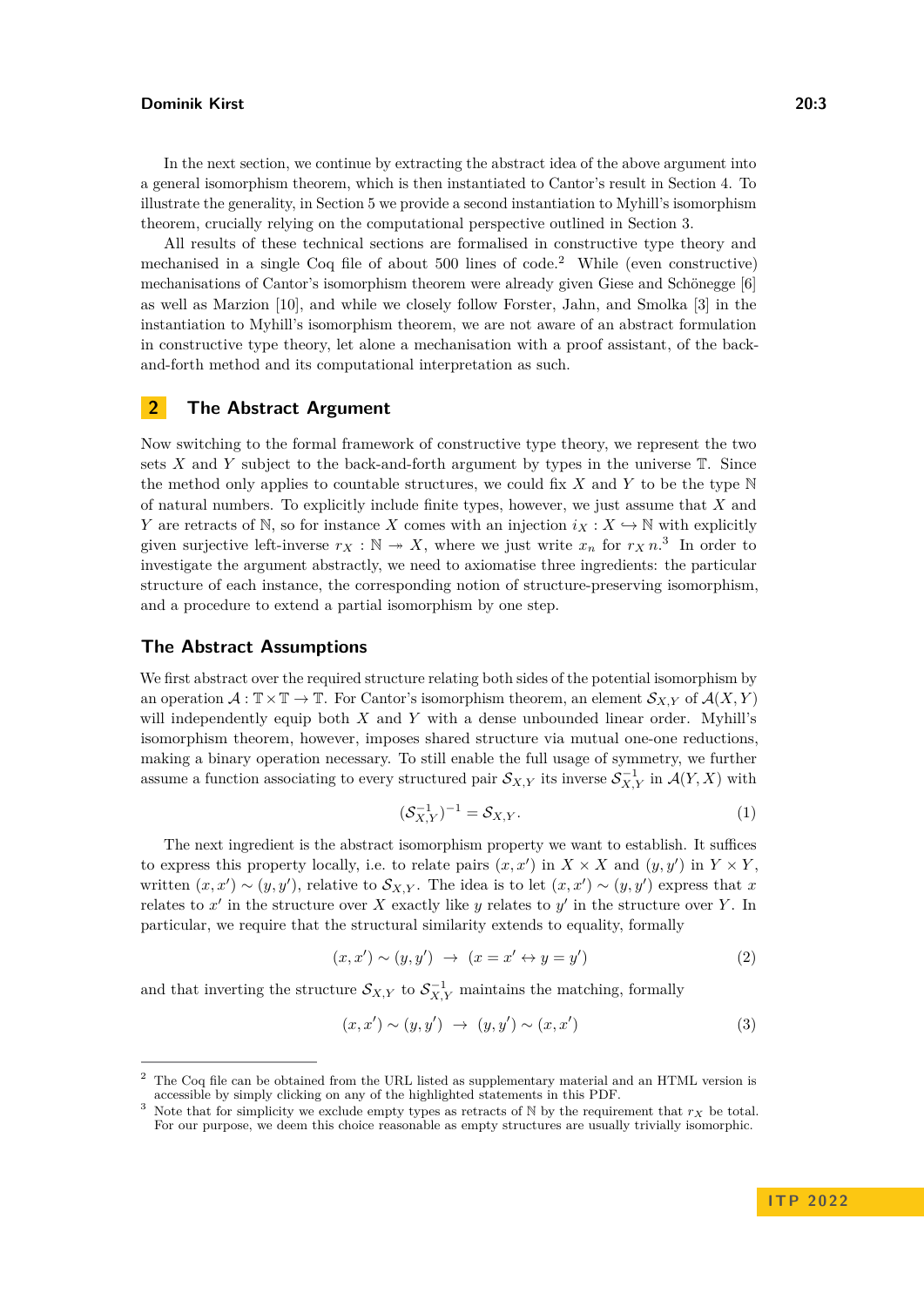## **20:4 Computational Back-and-Forth Arguments in Constructive Type Theory**

<span id="page-3-2"></span>**Figure 2** Illustration of the abstract assumptions. Two types *X* and *Y* are related by a surrounding structure  $\mathcal{S}_{X,Y}$ . If a partial isomorphism *L* connects an element  $x : X$  with  $y : Y$ , then for  $x'$  the step function yields an element  $\mu x' L$  relating to *y* like *x'* relates to *x*, yielding  $(x, x') \sim (y, \mu x' L)$ .



where the premise and conclusion are relative to  $\mathcal{S}_{X,Y}$  and  $\mathcal{S}_{X,Y}^{-1}$ , respectively. The desired isomorphism can then be characterised as a function  $F: X \to Y$  with inverse  $F^{-1}: Y \to X$ such that  $(x, x') \sim (F x, F x')$  for all *x* and *x'*.

Before we get to the final third ingredient, we need to model the notion of (finite) partial isomorphisms approximating *F* and  $F^{-1}$ . A simple choice is to take lists<sup>[4](#page-3-0)</sup>  $L : \mathcal{L}(X \times Y)$  of pairs  $(x, y)$ :  $X \times Y$  and call them partial isomorphisms, written  $S_{X,Y}(L)$  to emphasise the dependency on  $\mathcal{S}_{X,Y}$ , if  $(x, x') \sim (y, y')$  whenever  $(x, y) \in L$  and  $(x', y') \in L$ . By flipping the components of each pair in *L*, we can turn *L* into  $L^{-1}$  :  $\mathcal{L}(Y \times X)$  with the obvious property that  $S_{X,Y}^{-1}(L^{-1})$  whenever  $S_{X,Y}(L)$ . We denote by  $\mathsf{dom}(L)$  and  $\mathsf{ran}(L)$  the domain and range of *L*, respectively, and write *L*[*x*] for the (first) value of  $x \in \text{dom}(L)$ .

So finally concluding the abstract ingredients, we assume a polymorphic step function

$$
\mu : \forall XY. \mathcal{A}(X, Y) \to X \to \mathcal{L}(X \times Y) \to Y
$$

finding a suitable partner  $y$  for  $x$  not yet included in  $L$ , meaning that if  $L$  is a partial isomorphism and  $x \notin \text{dom}(L)$ , then  $(x, \mu x L) :: L$  is a partial isomorphism:<sup>[5](#page-3-1)</sup>

<span id="page-3-3"></span>
$$
x \notin \text{dom}(L) \rightarrow S_{X,Y}(L) \rightarrow S_{X,Y}((x,\mu x L) :: L) \tag{4}
$$

To sum up, we illustrate the abstract setup graphically in Figure [2](#page-3-2) and provide an overview of all assumptions as stated in Coq in Figure [3.](#page-4-0)

# **The Abstract Construction**

As in the informal argument, the idea is to start with the empty partial isomorphism and then to extend in step  $n + 1$  by matching up both  $x_n$  and  $y_n$  with suitable partners (if not yet accommodated), thereby ensuring that both structures are exhausted. So we first extend  $\mu$  to a polymorphic function  $\mu'$  adding a new match for  $x$  to  $L$  if no existing match is found:

$$
\mu' : \forall XY. \mathcal{A}(X, Y) \to X \to \mathcal{L}(X \times Y) \to \mathcal{L}(X \times Y)
$$

$$
\mu' x L := \begin{cases} (x, \mu x L) :: L & \text{if } x \notin \text{dom}(L) \\ (x, L[x]) :: L & \text{if } x \in \text{dom}(L) \end{cases}
$$

<span id="page-3-0"></span><sup>&</sup>lt;sup>4</sup> Constructed from the empty list  $\lceil \rceil$  and the cons operation  $x :: L$  for  $x : X$  and  $L : \mathcal{L}(X)$ .

<span id="page-3-1"></span> $5$  We treat the first three arguments of  $\mu$  as implicit and will do so for all similar functions.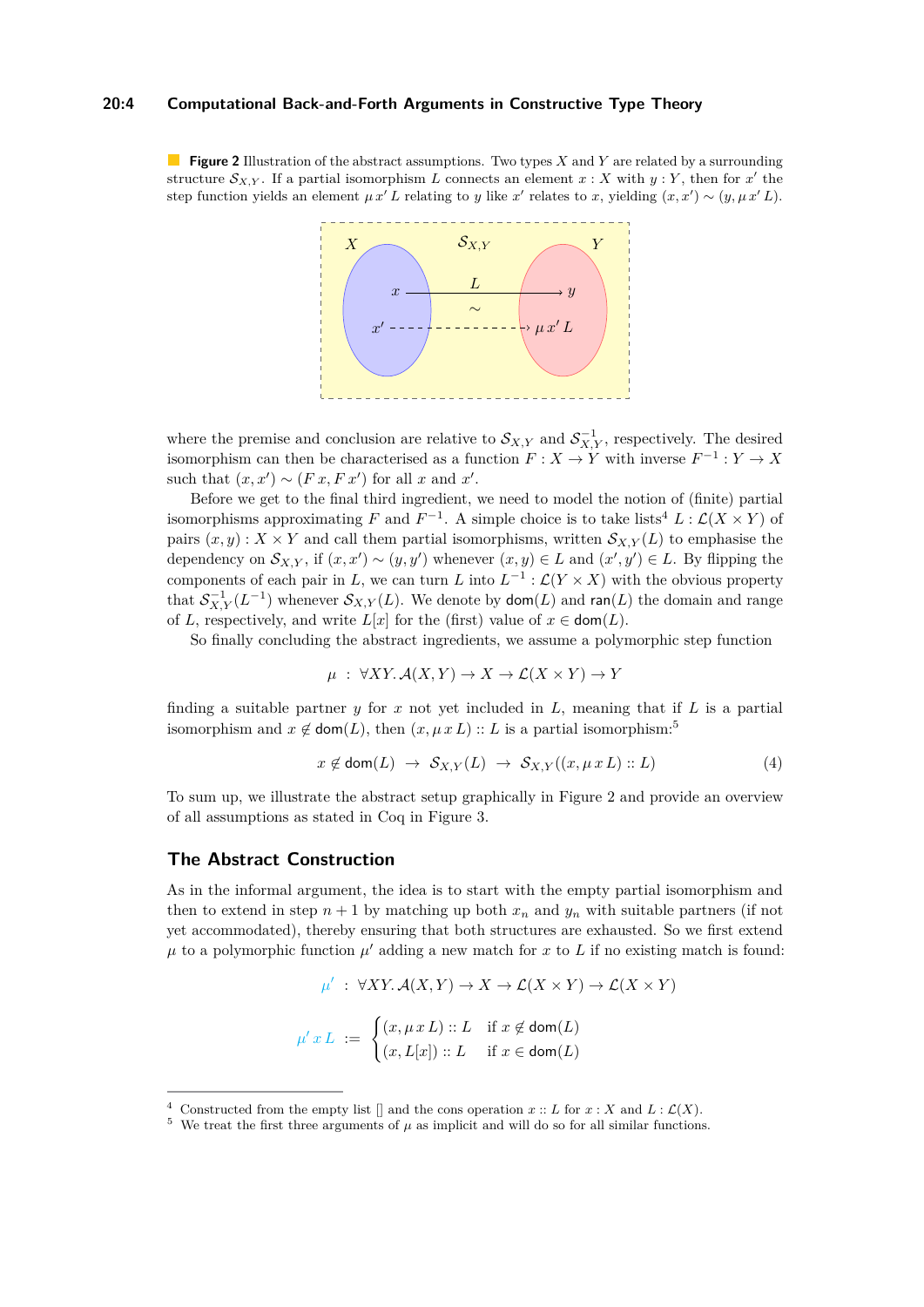<span id="page-4-0"></span>**Figure 3** Abstract assumptions regarding the structure (structure), the corresponding notion of isomorphism (iso), and the extension procedure (find) as formulated in Coq. Note that the former two take their arguments in curried form as opposed to the cartesian representation on paper.

```
structure : Type -> Type -> Type
srev : forall X Y, structure X Y -> structure Y X
srev_invol : forall X Y (S : structure X Y), srev (srev S) = S
iso : forall X Y, structure X Y -> X -> X -> Y -> P-> Prop<br>iso_eq : forall X Y (S : structure X Y) x x' y y', iso S x x' y y' -> x = x' <-> y = y'<br>iso_rev : forall X Y (S : structure X Y) x x' y y', iso S x x' y y' -> iso 
find : forall X, structure X Y \rightarrow X \rightarrow list (X * Y) \rightarrow Y
find_iso : forall X Y (S : structure X Y) L x, x \notin dom L -> tiso S L -> tiso S ((x, find S x L) :: L)
```
Note that in the second case, where a match for *x* was already present in *L*, we could as well just return  $L$ , but the choice to repeat the match slightly simplifies the (in any case straightforward) argument for the desired property  $x \in \text{dom}(\mu' x L)$ .

Now since  $\mu'$  is polymorphic and therefore usable in both directions, the iterative process at the heart of the back-and-forth argument can be defined exploiting the structural symmetry:

$$
L_{\_}: \forall XY. \mathcal{A}(X, Y) \to \mathbb{N} \to \mathcal{L}(X \times Y)
$$

$$
L_{0} := []
$$

$$
L_{n+1} := (\mu' y_n (\mu' x_n L_n)^{-1})^{-1}
$$

So in the second case, we first extend  $L_n$  with a match for  $x_n$  by the inner application of  $\mu'$ (regarding  $S_{X,Y}$ ) and then flip the result to obtain a partial isomorphism in the opposite direction. This is then extended with a match for  $y_n$  by the outer application of  $\mu'$  (regarding  $S_{X,Y}^{-1}$ ), after which the result is flipped again to yield a partial isomorphism in the original direction.

Since we have  $x_n \in \text{dom}(L_{n+1})$  and  $y_n \in \text{dom}(L_{n+1})^{-1} = \text{ran}(L_{n+1})$  by the above remark that  $x \in \text{dom}(\mu' x L)$  for all x, we can define the isomorphism  $F: X \to Y$  and its inverse  $F^{-1}: Y \to X$  on a given structured pair  $\mathcal{S}_{X,Y}$  simply by

$$
F x_n := L_{n+1}[x_n]
$$
 and  $F^{-1} x_n := L_{n+1}^{-1}[y_n]$ 

where we implicitly use that for every  $x : X$  there is  $n : \mathbb{N}$  with  $x = x_n$ , analogously for  $y : Y$ .

## **The Abstract Verification**

To conclude the abstract back-and-forth argument, we show that the function  $F: X \to Y$ is an isomorphism for  $S_{X,Y}$ . We first formally state that flipping and extending with  $\mu'$ preserves partial isomorphisms.

<span id="page-4-1"></span>▶ **Lemma** 1. *If*  $S_{X,Y}(L)$  *then*  $S_{X,Y}^{-1}(L^{-1})$  *and*  $S_{X,Y}(\mu' x L)$ *.* 

**Proof.** Straightforward by Assumptions [\(3\)](#page-2-2) and [\(4\)](#page-3-3), respectively.

Then in particular every  $L_n$  is a partial isomorphism.

<span id="page-4-2"></span>
$$
\blacktriangleright \textbf{Lemma 2. } \mathcal{S}_{X,Y}(L_n)
$$

**Proof.** By induction on *n*, the case of  $L_0 = \parallel$  is trivial. For  $L_{n+1}$  we assume  $S_{X,Y}(L_n)$ as inductive hypothesis and apply both parts of Lemma [1](#page-4-1) in both directions to obtain  $(\mathcal{S}_{X,Y}^{-1})^{-1}(L_{n+1}),$  which is the same as  $\mathcal{S}_{X,Y}(L)$  by Assumption [\(1\)](#page-2-3).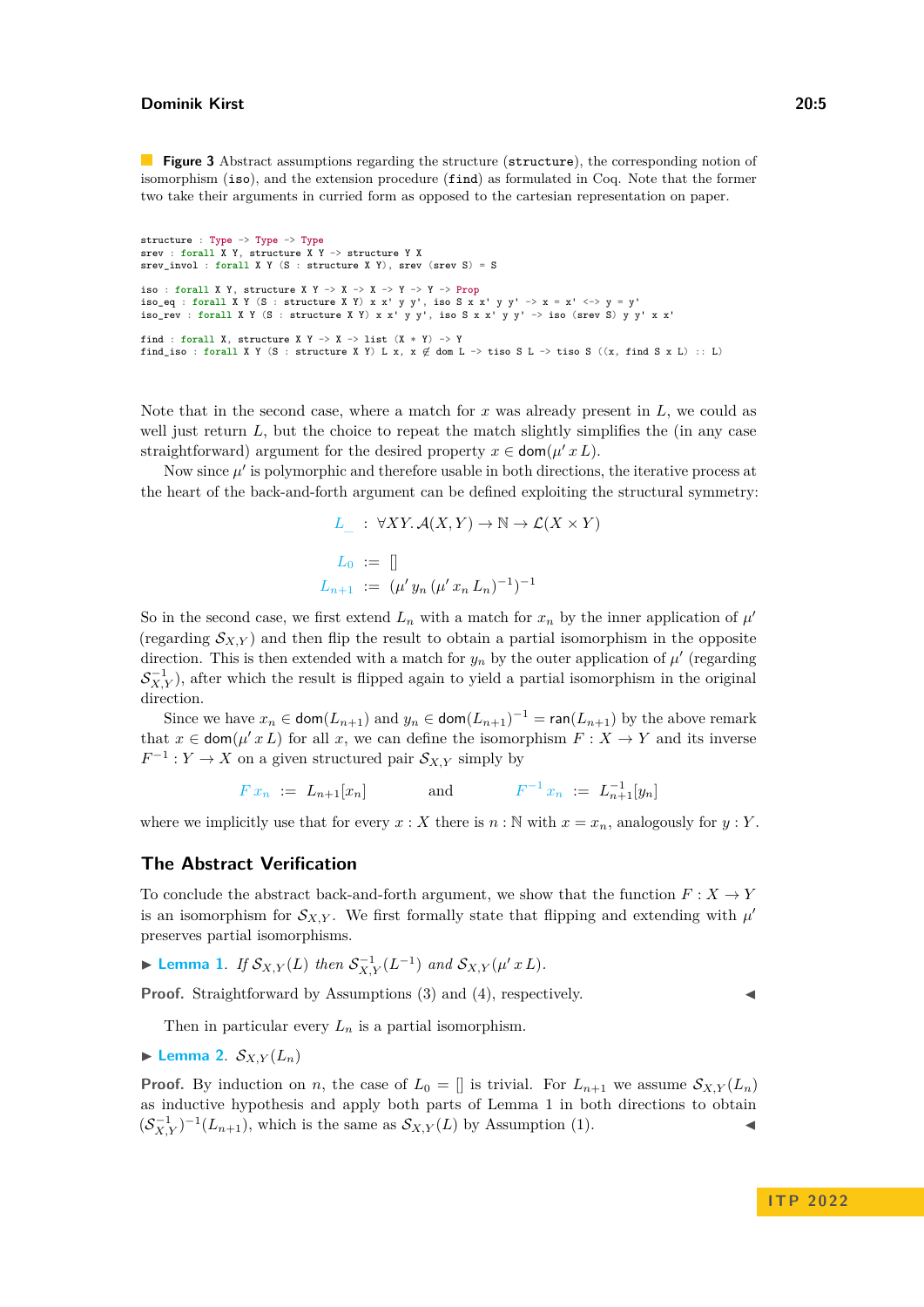### **20:6 Computational Back-and-Forth Arguments in Constructive Type Theory**

We can now prove the abstract isomorphism theorem with a simple argument.

<span id="page-5-1"></span>▶ **[Theorem 3](https://www.ps.uni-saarland.de/extras/back-and-forth/website/baf.backandforth.html#back_and_forth)** (Isomorphism). *F satisfies*  $(x, x') \sim (F x, F x')$  *and is inverted by*  $F^{-1}$ *.* 

**Proof.** For the first claim, let  $x = x_n$ ,  $x' = x_m$ , and w.l.o.g  $n \leq m$ . Since then  $L_{n+1} \subseteq L_{m+1}$ , we have  $(x, F x) = (x_n, L_{n+1}[x]) \in L_{m+1}$  and  $(x', F x') = (x_m, L_{m+1}[x]) \in L_{m+1}$ , from which conclude  $(x, x') \sim (Fx, Fx')$  since  $S_{X,Y}(L_{m+1})$  by Lemma [2.](#page-4-2)

For the second claim, note that for some *n* big enough, we have both  $(x, F x) \in L_n$ (since *x* is eventually handled by some forwards step) and  $(F^{-1}(Fx), Fx) \in L_n$  (since *F x* is eventually handled by some backwards step). By Lemma [2](#page-4-2) we therefore obtain  $(x, F^{-1}(Fx)) \sim (Fx, Fx)$ , from which  $x = F^{-1}(Fx)$  follows by Assumption [\(2\)](#page-2-4). Analogously, we establish  $y = F(F^{-1}y)$  and thus conclude the claim that  $F^{-1}$  inverts  $F$ .

## <span id="page-5-0"></span>**3 The Computational Argument**

Before we consider instantiations of our abstract back-and-forth argument, we take a break to compare two quite different readings of the isomorphism theorem which are available in our constructive setting. Conventionally, Theorem [3](#page-5-1) could be summarised as:

*Countable structures with a structure-preserving extension function are isomorphic.*

Here the view is that both the input extension function and the output isomorphism are ordinary (set-theoretic) functions. Moreover, the embedding of the structures into the natural numbers is a mere limitation to countable cardinality.

The alternative view is that we consider all involved functions to be computable, relying on the fact that all functions definable in constructive type theory are such.[6](#page-5-2) This allows for a synthetic approach to computability [\[16,](#page-11-6) [1,](#page-10-2) [4\]](#page-11-7) disposing of any reference to a formal model of computation like Turing machines, especially easing the mechanisation of otherwise quite laborious arguments regarding undecidability [\[5\]](#page-11-8) and incompleteness [\[9\]](#page-11-9). Also in situations like the back-and-forth method with its set-theoretic reading covering up the inherent computational content, this approach admits an elegant combination of both perspectives.

So adopting the computational view, the input extension function provides a matching algorithm  $\mu$  which we use to implement  $\mu'$ ,  $L_n$ , and ultimately F. Since we are able to implement these functions without classical assumptions,<sup>[7](#page-5-3)</sup> their computability is guaranteed. The only price we have to pay is that the classically trivial case distinction on  $x \in \text{dom}(L)$ in the definition of  $\mu'$  needs to be constructively justified. Fortunately, implementing the necessary decision procedure for list membership on a type with decidable equality is a simple exercise, especially if we instead were to hastily use classical assumptions at the cost of having to program Turing machines for computational results. Finally observing that a computable embedding into natural numbers replaces countability with effective enumerability and discreteness (i.e. decidable equality), we may reinterpret Theorem [3:](#page-5-1)

*Computational interpretation: enumerable and discrete structures with a structurepreserving extension algorithm are computably isomorphic.*

<span id="page-5-2"></span> $6$  An intuitive justification for this fact is that constructive type theory is nothing but a dependently typed programming language. A more formal justification applicable for many constructive systems is to exhibit a realisability model with the desired properties.

<span id="page-5-3"></span>So for instance without appeal to the excluded middle  $(\forall P.P \lor \neg P)$ , or even stronger, the axiom of choice. Both principles can be consistently added to constructive type theory but, depending on the formulation, already the former would allow the definition of uncomputable functions.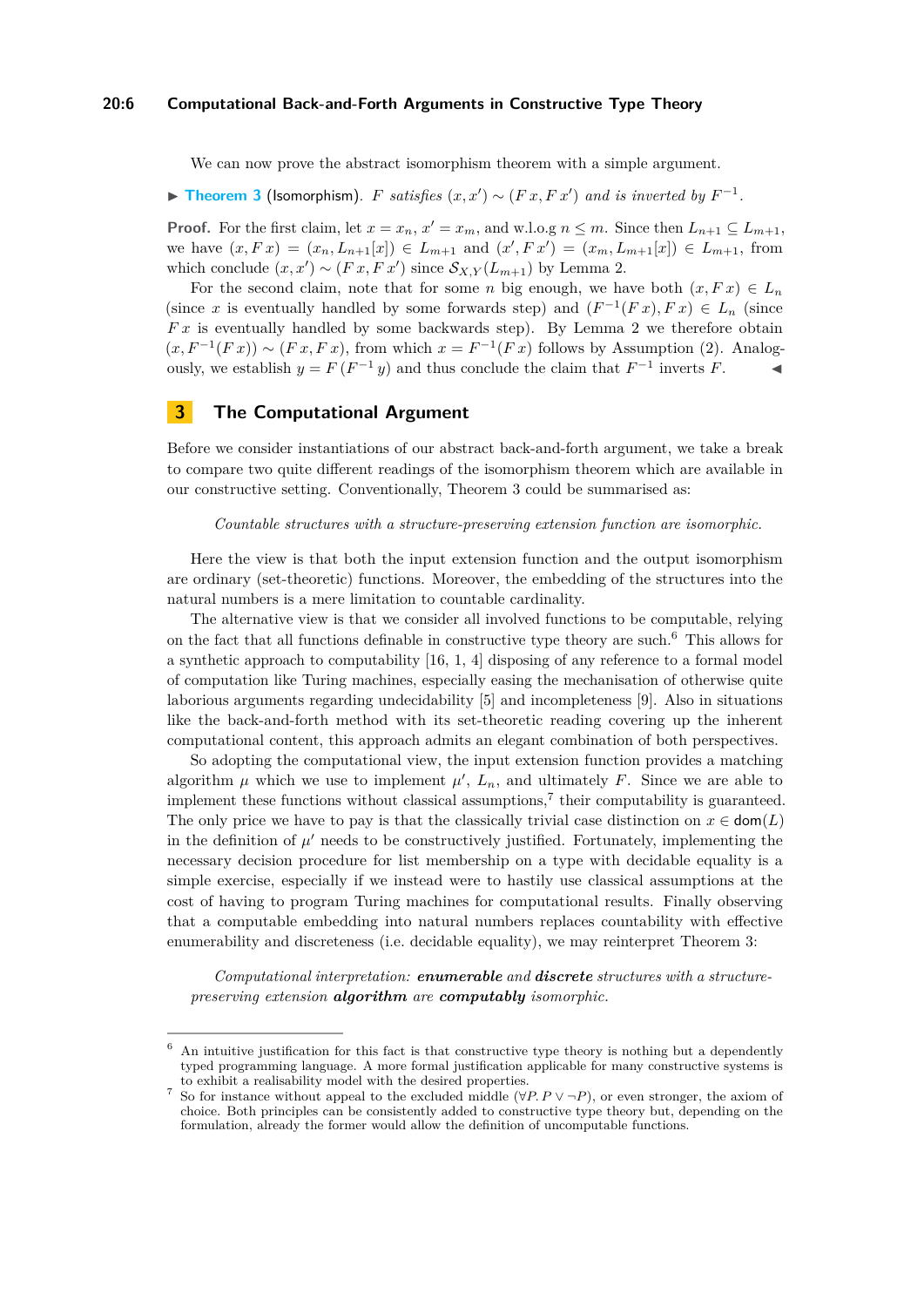This means that in each of the upcoming instantiations we actually obtain two results: a classical and a computational isomorphism. Moreover, both readings are meaningful in their own right and it is one of the nice features of constructive mathematics and synthetic computability that we obtain them both simultaneously after doing the work just once.[8](#page-6-1)

# <span id="page-6-0"></span>**4 Cantor's Isomorphism Theorem**

We now start reaping what we sowed in Section [2](#page-2-5) and establish Cantor's result with our general isomorphism theorem. To admit the computational view, we represent unbounded dense linear orders  $(X, \leq)$  with explicit functions d, l, and g for density and unboundedness:

$$
x < d\,x\,y < y \qquad \qquad l\,x < x < g\,x
$$

Moreover, we assume a characteristic function  $f<sub>lt</sub>: X \to X \to \mathbb{B}$  using the inductive type  $\mathbb{B}$ of boolean values such that  $f < x y$  = true iff  $x < y$ .<sup>[9](#page-6-2)</sup> In the computational view, this means that the witnesses for density and unboundedness can be computed and that the relation is decidable, while in the classical view using these functions is a mere symbolic convenience.

We now fix two countable unbounded dense linear orders  $(X, \leq)$  and  $(Y, \leq)$  and bring the informal idea outlined in Section [1](#page-0-1) into the shape matching the abstract argument in Section [2.](#page-2-5) Given two pairs  $(x, x') : X \times X$  and  $(y, y') : Y \times Y$ , we define

$$
(x, x') \sim_C (y, y') := (x = x' \leftrightarrow y = y') \land (x < x' \leftrightarrow y < y')
$$

and call  $L: \mathcal{L}(X \times Y)$  a partial order-isomorphism if  $(x, x') \sim_C (y, y')$  for all  $(x, y), (x', y') \in L$ . By virtue of the abstract isomorphism theorem, we just need to show how a partial orderisomorphism can be extended by one step in one direction.

▶ **[Definition 4](https://www.ps.uni-saarland.de/extras/back-and-forth/website/baf.backandforth.html#partner).** *We define a function*  $\mu_C$  :  $X \to \mathcal{L}(X \times Y) \to Y$  *exactly following the three cases distinguished in Section [1.](#page-0-1) So given*  $x \notin \text{dom}(L)$ *, first use*  $f<sub>lt</sub>$  *to determine which of the three situations relating*  $x$  *to*  $dom(L)$  *is accurate. In the case where*  $x$  *is in between elements of*  $dom(L)$ *, use d to find a match in*  $Y$ *. In the two other cases where*  $x$  *is below or above all elements of*  $\text{dom}(L)$ *, use l* and *g, respectively. If*  $x \in \text{dom}(L)$ *, we just return a dummy value.* 

<span id="page-6-3"></span>▶ **[Lemma 5](https://www.ps.uni-saarland.de/extras/back-and-forth/website/baf.backandforth.html#step_morph)**. *If*  $x \notin \text{dom}(L)$  *and*  $L$  *is a partial order-isomorphism, then so is*  $((x, \mu_C x L) :: L)$ *.* 

**Proof.** The only non-trivial obligation is to show  $(x, x') \sim_C (\mu_C x L, y')$  for  $(x', y') \in L$ :

- That  $x = x'$  iff  $\mu_C x L = y'$  is straightforward since both are actually false. The former is ruled out by  $x \notin \text{dom}(L)$  and the latter since in that case  $\mu_C x L \notin \text{ran}(L)$ .
- That  $x < x'$  iff  $\mu_C x L < y'$  follows by analysing the cases underlying the definition of  $\mu$ <sub>*C*</sub>. We only consider the more complicated case where *x* lies in between elements of  $dom(L)$ , the other two cases are similar and easier. In this situation, there are  $x_{\text{max}}$  and  $x_{\min}$  in dom(*L*) with  $x_{\max} < x < x_{\min}$  with no domain element in between. Since *L* is already a partial order-isomorphism and since then  $\mu_C x L = d L[x_{\text{max}}] L[x_{\text{min}}]$ , we have  $L[x_{\text{max}}] < \mu_C x L < L[x_{\text{min}}]$  in *Y* with no range element in between. We then deduce:

$$
x < x' \Leftrightarrow x_{\min} \le x' \Leftrightarrow L[x_{\min}] \le L[x'] \Leftrightarrow \mu_C \, x \, L < y' \qquad \qquad \blacktriangleleft
$$

Now Cantor's isomorphism theorem in its classical formulation can be derived directly.

<span id="page-6-1"></span><sup>8</sup> As already done in Section [2](#page-2-5) we continue to try and use neutral formulations avoiding a bias into one of the readings, although wordings like "we construct" or "we compute" impose themselves very often.

<span id="page-6-2"></span><sup>9</sup> Note that [in Coq](https://www.ps.uni-saarland.de/extras/back-and-forth/website/baf.backandforth.html#dulo) we prefer to formulate these assumptions with informative types, for instance *d* is expressed by  $\forall xy. \Sigma z. x < z < y$  and  $f<$  could be expressed as  $\forall xy. (x < y) + (x \nless y).$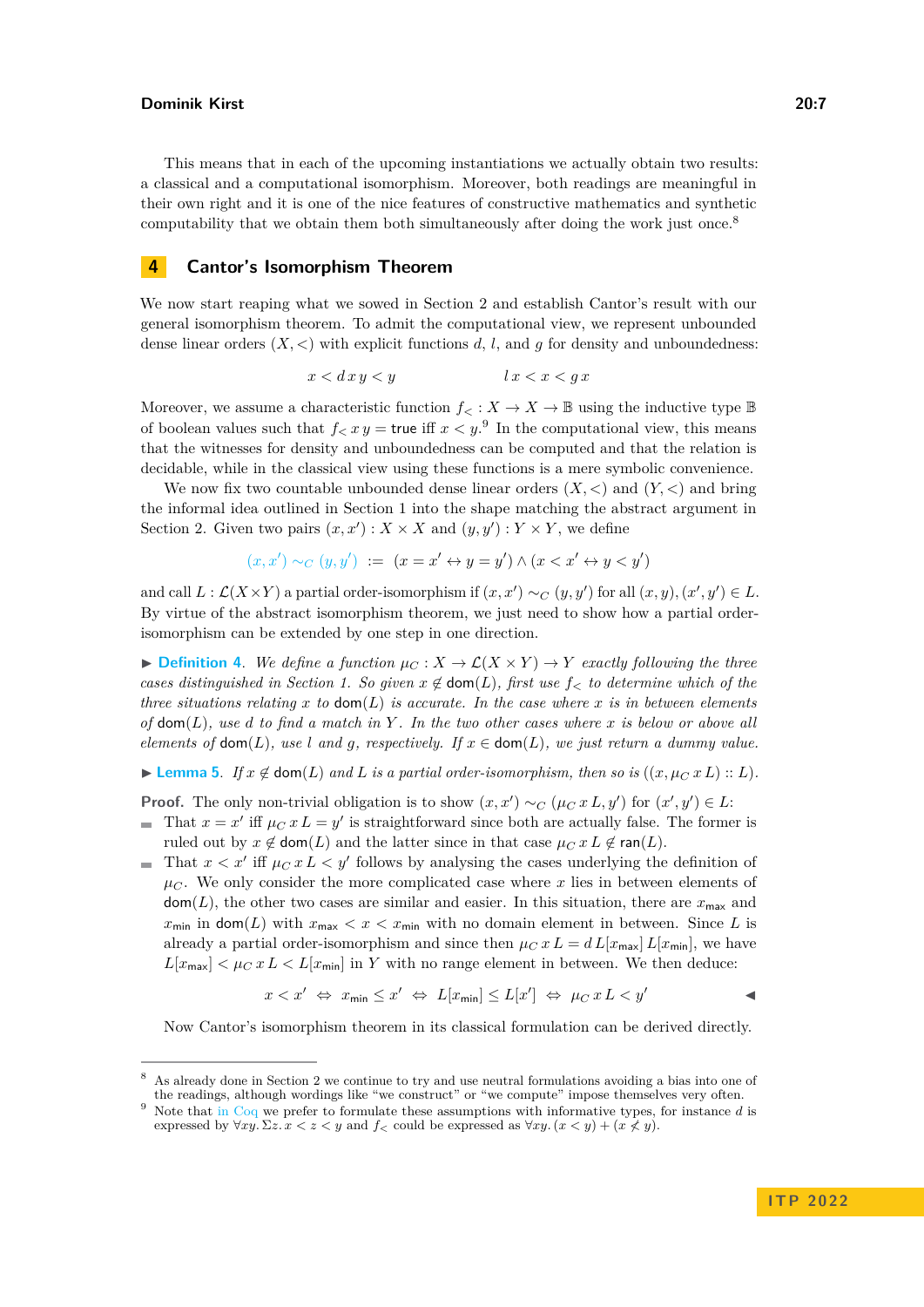## **20:8 Computational Back-and-Forth Arguments in Constructive Type Theory**

<span id="page-7-1"></span>**Figure 4** Coq proof script for Cantor's isomorphism theorem. After using the general isomorphism theorem back\_and\_forth, the first eight goals are arranged like the assumptions listed in Figure [3.](#page-4-0) The only non-trivial ones are the latter two where partner is  $\mu_C$  and step\_morph is Lemma [5.](#page-6-3) The next five goals instantiate to the given orders and the last goal is the actual derivation of the claim.

```
Theorem Cantor X Y (OX : dulo X) (OY : dulo Y) (RX : retract X nat) (RY : retract Y nat) :
{ \{ F : X \rightarrow Y \& \{ G \mid inverse F G \land for all x x', x < x' < \rightarrow (F x) < (F x') \} }Proof.
  unshelve edestruct back_and_forth as [F[G[H1 H2]]].
  - intros A B. exact (dulo A * dulo B). (* structure *)
  - intros A B [OA OB]. exact (OB, OA). (* srev *)<br>- cbn. intros A B [OA OB]. reflexivity. (* srev_invol *)<br>- intros A B [OA OB] a a' b b'. exact ((a = a' <-> b = b') /\ (a < a' <-> b < b')). (* iso *)
  - cbn. tauto.<br>
- cbn. tauto.<br>
- cbn. tauto.<br>
(* iso_eq *)<br>
(* iso_eq *)<br>
(* iso_eq *)
  - cbn. tauto. (* iso_rev *)
- cbn. intros A B [OA OB] f a. exact (partner OA OB f a). (* find *)
  - cbn. intros A B [OA OB] f x. unfold step, tiso. now apply step_morph. (* find_iso *)
  - exact X.
  - exact Y.
  - exact (OX, OY).
  - exact RX.
  - exact RY.
   - cbn in *. exists F, G. split; try apply H1. apply H2.
Qed.
```
#### ▶ **[Theorem 6](https://www.ps.uni-saarland.de/extras/back-and-forth/website/baf.backandforth.html#Cantor)** (Cantor). *All countable unbounded dense linear orders are isomorphic.*

**Proof.** We instantiate Theorem [3](#page-5-1) as follows, see also Figure [4:](#page-7-1)

- As structure A(*X, Y* ) we require that *X* and *Y* are unbounded dense linear orders.  $\blacksquare$
- The inversion operation turning elements of  $\mathcal{A}(X,Y)$  to  $\mathcal{A}(Y,X)$  is obvious.
- As isomorphism property we choose  $(x, x') \sim_C (y, y')$ .  $\overline{a}$
- As polymorphic one-step extension function we choose  $\mu_C$ .  $\equiv$
- Assumptions  $(1)$ – $(3)$  are trivial.  $\blacksquare$
- $\blacksquare$  Assumption [\(4\)](#page-3-3) was proven in Lemma [5.](#page-6-3)

This yields a function  $F: X \to Y$  with inverse  $F^{-1}$  such that  $(x, x') \sim_C (Fx, Fx')$ . The latter contains  $x < x' \leftrightarrow F x < F x'$ , so *F* is an order-isomorphism.

The corresponding computational result we obtain for free then reads:

▶ **[Theorem 7](https://www.ps.uni-saarland.de/extras/back-and-forth/website/baf.backandforth.html#Cantor)** (Computational Cantor). *All decidable linear orders over enumerable domain with computable witnesses for density and unboundedness are computably isomorphic.*

# <span id="page-7-0"></span>**5 Myhill's Isomorphism Theorem**

As a second instance of our general isomorphism theorem, we tackle Myhill's result that one-one interreducible sets of natural numbers are recursively isomorphic.[10](#page-7-2) To first provide some intuition, recall that a set  $X \subseteq \mathbb{N}$  many-one reduces to a set  $Y \subseteq \mathbb{N}$  if there is a computable function  $f : \mathbb{N} \to \mathbb{N}$  such that  $f(x) \in Y$  implies  $x \in X$  and  $f(x) \notin Y$  implies  $x \notin Y$ . As a typical usage of such a reduction *f*, a decision procedure for  $x \in X$  can be obtained by a decider for *Y* by first computing  $f(x)$  and then determining whether  $f(x) \in Y$ . If *f* happens to be injective (bijective), it is called one-one reduction (recursive isomorphism).

<span id="page-7-2"></span> $10$  We simply adopt the Coq mechanisation given by Forster et al. [\[3\]](#page-10-1) to our abstract setting and explicitly link up the corresponding definitions and theorems in the forthcoming text.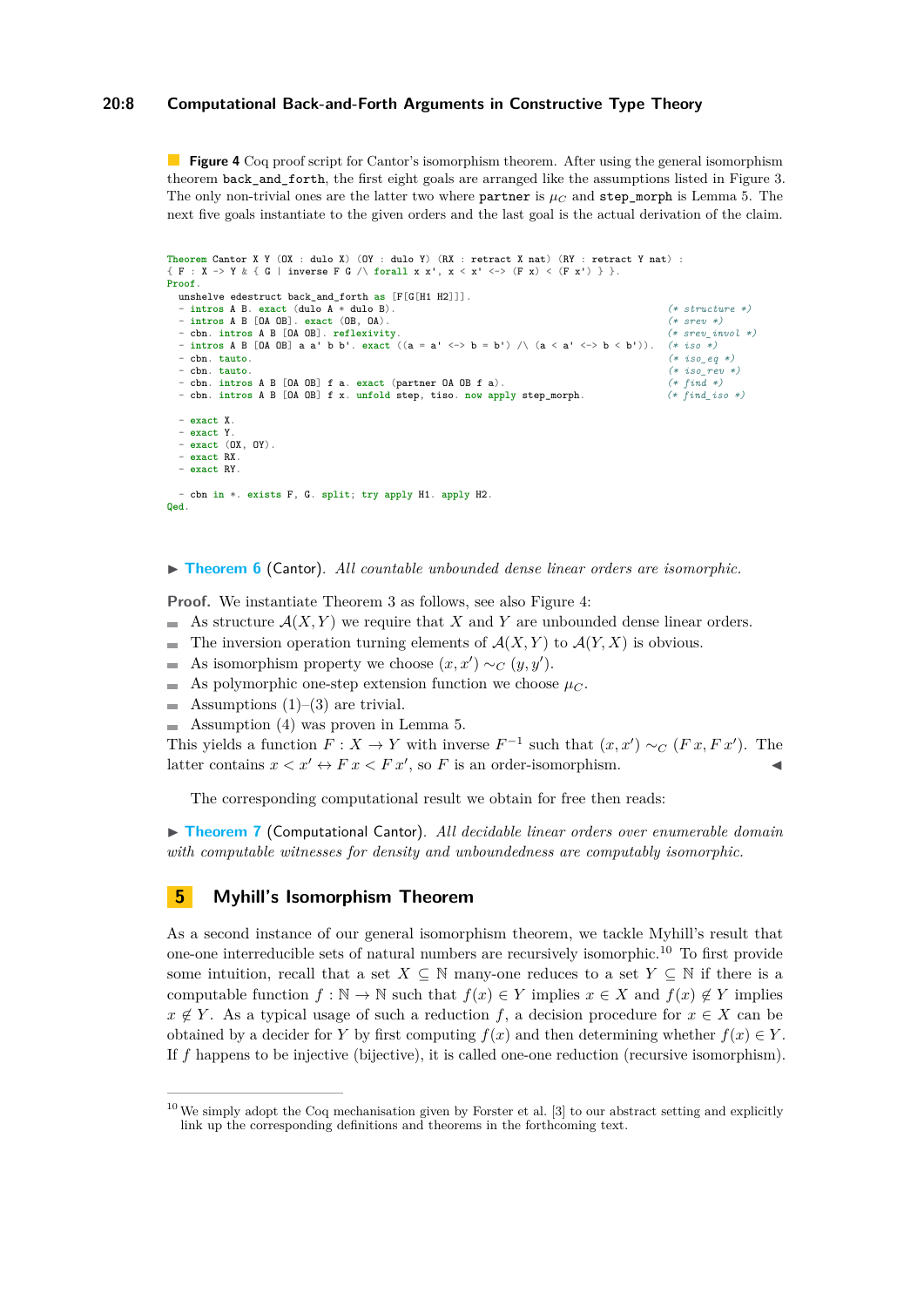Given that interreducible sets and recursive isomorphisms are algorithmic notions, we now fully rely on the synthetic approach to computability as explained in Section [3](#page-5-0) and take simple type-theoretic definitions representations of these notions:

- Sets of natural numbers are more generally represented as unary predicates  $p: X \to \mathbb{P}$  on enumerable and discrete types  $X$  (that is, retracts of  $N$ ).
- A many-one reduction from  $p: X \to \mathbb{P}$  to  $q: Y \to \mathbb{P}$  is represented as a function  $f: X \to Y$  such that *px* iff  $q(fx)$ , which we denote by  $f: p \prec q$ .

A one-one reduction (recursive isomorphism) is an injective (bijective) many-one reduction. Recall that if we were to use classical logic, we would spoil the computational interpretation and instead would have to explicitly require reductions to be computable in a formal model like Turing machines. This would turn at least the mechanisation level into a mess, especially since then the recursive isomorphism obtained by the back-and-forth method must be shown computable, too.

That said, we now fix two predicates  $p: X \to \mathbb{P}$  and  $q: Y \to \mathbb{P}$  on retracts X and Y of N, together with one-one reductions  $f : p \preceq q$  and  $g : q \preceq p$ . A recursive isomorphism *F* : *X* → *Y* will satisfy both *F* : *p*  $\le$  *q* and *F*<sup>-1</sup> : *q*  $\le$  *p*, which yields a strict correspondence of both predicates. Expressing this correspondence locally for pairs  $(x, x') : X \times X$  and  $(y, y') : Y \times Y$ , we therefore want to establish that px iff q y (by symmetry the same follows for  $x'$  and  $y'$ ), along with the usual requirement that the correspondence be one-to-one:

$$
(x, x') \sim_M (y, y') := (x = x' \leftrightarrow y = y') \land (px \leftrightarrow qy)
$$

We call  $L$  :  $\mathcal{L}(X \times Y)$  a partial (recursive) isomorphism if  $(x, x') \sim_M (y, y')$  for all  $(x, y), (x', y') \in L$ . Again by virtue of the abstract isomorphism theorem, we just need to show how a partial isomorphism can be extended by one step in one direction.

▶ **[Definition 8](https://www.ps.uni-saarland.de/extras/back-and-forth/website/baf.backandforth.html#gamma)** (Lemma 55 in [\[3\]](#page-10-1)). *We first define a function*  $\mu_M^X : X \to \mathcal{L}(X \times Y) \to X$  *such that given x* and *L it is safe to add*  $f(\mu_M^X x L)$  *as value for x to L. So determine whether*  $f x \in \text{ran}(L)$ , if not we can just return *x*. If otherwise  $(x', f x) \in L$  return  $\mu_M^X x' L'$ , where  $L'$  *is*  $L$  *with*  $(x', f x)$  *removed, so we keep searching until we find some element*  $x_0$  *with*  $f x_0 \notin \text{ran}(L)$  *while the search along*  $f$  *ensures that*  $p x i f p x_0$ .<sup>[11](#page-8-0)</sup>

*We then obtain a function*  $\mu_M : X \to \mathcal{L}(X \times Y) \to Y$  *by*  $\mu_M x L := f(\mu_M^X x L)$ *.* 

<span id="page-8-1"></span>▶ **[Lemma 9](https://www.ps.uni-saarland.de/extras/back-and-forth/website/baf.backandforth.html#step_corr).** *If*  $x \notin \text{dom}(L)$  *and*  $L$  *is a partial isomorphism, then so is*  $((x, \mu_M x L) :: L)$ *.* 

**Proof.** We first verify that  $\mu_M x = f(\mu_M^X x L)$  indeed is a suitable match for *x*:

$$
(p\,x\leftrightarrow p\,(\mu^X_M\,x\,L))\;\wedge\;\mu^X_M\,x\,L\in x::\mathsf{dom}(L)\;\wedge\;f\,(\mu^X_M\,x\,L)\not\in\mathsf{ran}(L)\qquad \qquad (*)
$$

We apply induction following the execution trace of  $\mu_M^X$ . In the terminating case where  $f x \notin \text{ran}(L)$ , we have  $\mu_M^X x L = x$  and hence the claim is trivial. In the recursive case we have  $\mu_M^X x L = \mu_M^X x' L'$ , where  $L'$  is  $L$  without  $(x', f x)$ , and assume the claim for  $x'$  and  $L'$ . We deduce  $p x \leftrightarrow p (\mu_M^X x' L')$  using  $p x \leftrightarrow q (f x)$ , since f is a reduction,  $q (f x) \leftrightarrow p x'$ 

- since *L* is a partial isomorphism, and  $p x' \leftrightarrow p(\mu_M^X x' L')$  by the inductive hypothesis.
- We already have  $\mu_M^X x' L' \in \text{dom}(L)$  since by induction  $\mu_M^X x' L' \in x'$ :  $\text{dom}(L')$  and we have  $x'$ :  $\mathsf{dom}(L') = \mathsf{dom}(L)$  by construction of  $L'$ .

<span id="page-8-0"></span><sup>&</sup>lt;sup>11</sup> Since this algorithm is not structurally recursive but descends on the length of  $L$ , we use the Equations package [\[18\]](#page-11-10) to implement it in Coq.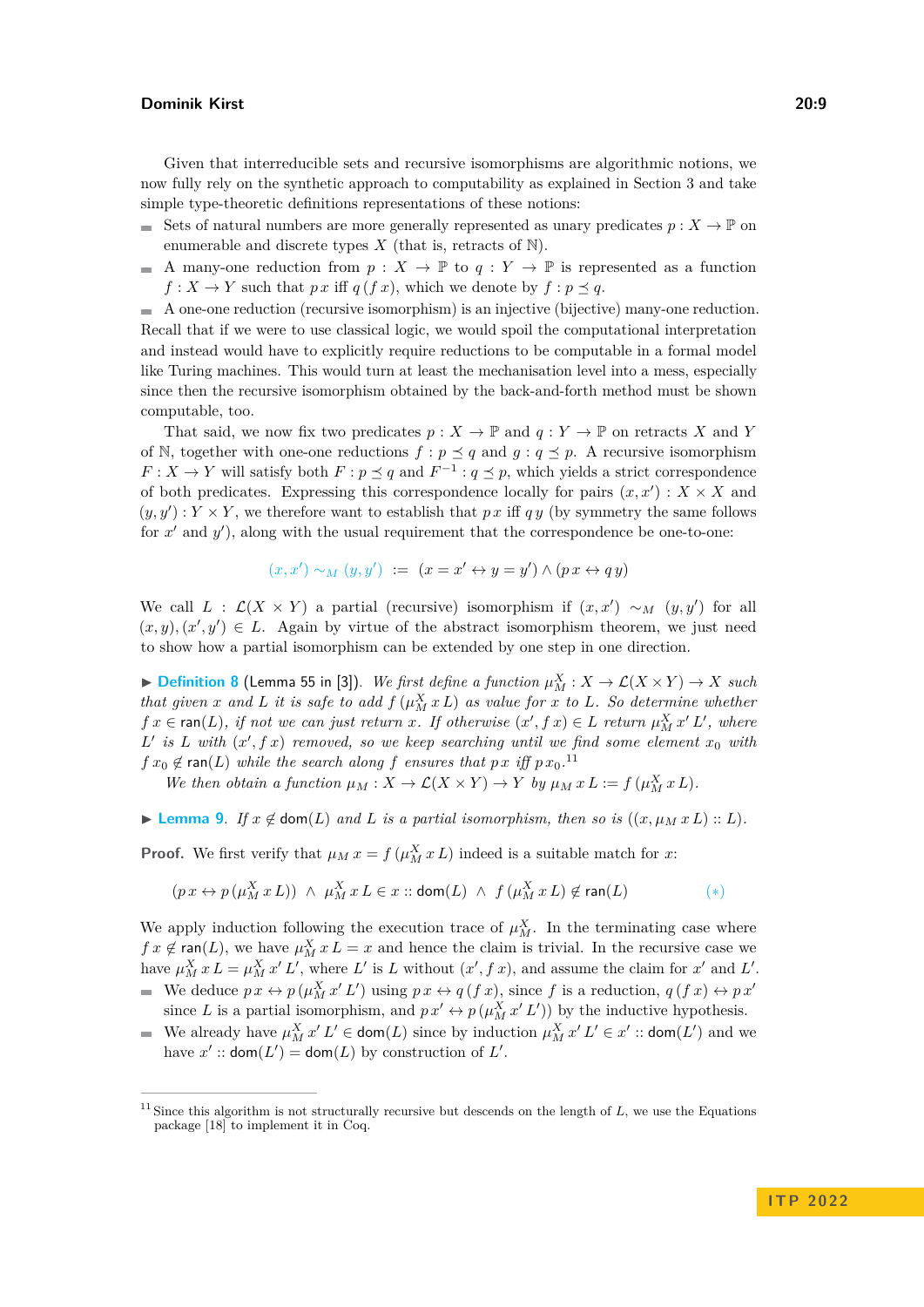### **20:10 Computational Back-and-Forth Arguments in Constructive Type Theory**

<span id="page-9-0"></span>**Figure 5** Coq proof script for Myhill's isomorphism theorem. After using the general isomorphism theorem back\_and\_forth, the first eight goals are arranged like the assumptions listed in Figure [3.](#page-4-0) The only non-trivial ones are the latter two where **mstep** is  $\mu_M$  and **step\_corr** is Lemma [9.](#page-8-1) The next five goals instantiate to the given orders and the last goal is the actual derivation of the claim.

```
Theorem Myhill X Y (SXY : bireduction X Y) (RX : retract X nat) (RY : retract Y nat) :
{F : X \rightarrow Y \& {G \perp} \text{inverse } F \subset \wedge \text{ reduction } p \text{ of } F \}.
Proof.
 unshelve edestruct back_and_forth as [F[G[H1 H2]]].
  - intros A B. exact (bireduction A B). (* structure *)
  - intros A B S. cbn in *. apply (@Build_bireduction B A eY eX q p g f); apply S. (* srev *)
- cbn. intros A B []. reflexivity. (* srev_invol *)
  - intros A B S a a' b b'. cbn in S. exact ((a = a' <-> b = b') /\ (p a <-> q b)). (* iso *)
  - cbn. tauto. (* iso_eq *)
- cbn. tauto. (* iso_rev *)
  - cbn. intros A B S C a. exact (mstep f eX eY C a).<br>
- cbn. intros A B S C a. unfold step, tiso. apply step_corr; apply S. (* find_iso *)
  - cbn. intros A B S C a. unfold step, tiso. apply step_corr; apply S.
  - exact X.
  - exact Y.
  - exact SXY.
  - exact RX.
  - exact RY.
   - cbn in *. exists F, G. split; try apply H1. intros x. now apply H2.
Qed.
```
We assume  $f(\mu_M^X x' L') \in \text{ran}(L)$ , so given that  $\text{ran}(L) = f(x)$ :  $\text{ran}(L')$  we have either  $f(\mu_M^X x' L') \in \text{ran}(L')$  or  $f(\mu_M^X x' L') = f x$ . Since the former contradicts the inductive hypothesis the latter must be the case, so  $\mu_M^X x' L' = x$  by the injectivity of *f*. Since the second part of the inductive hypothesis then yields  $x \in x'$  :  $\text{dom}(L')$ , we obtain a contradiction to the assumption  $x \notin \text{dom}(L)$ .

Now returning to the actual goal, we show  $(x, x') \sim_M (\mu_M x L, y')$  for  $(x', y') \in L$ .

- That  $x = x'$  iff  $\mu_M x L = y'$  is trivial using  $x \notin \text{dom}(L)$  and  $\mu_M x L \notin \text{ran}(L)$ , the former  $\blacksquare$ being an assumption and the latter part three of (∗).
- That *px* iff  $q(\mu_M x L)$  is immediate using that  $q(\mu_M x L)$  iff  $p(\mu_M^X x L)$  since f is a reduction, and  $p(\mu_M^X x L)$  iff  $p x$  by part one of (\*).

Now Myhill's isomorphism theorem follows for all enumerable and discrete types.

<span id="page-9-1"></span>▶ **[Theorem 10](https://www.ps.uni-saarland.de/extras/back-and-forth/website/baf.backandforth.html#Myhill)** (Myhill, Theorem 58 in [\[3\]](#page-10-1)). *One-one interreducible unary predicates on enumerable and discrete types are recursively isomorphic.*

**Proof.** We instantiate Theorem [3](#page-5-1) as follows, see also Figure [5:](#page-9-0)

- As structure  $\mathcal{A}(X, Y)$  we require a pair of one-one interreducible predicates. ÷.
- $\blacksquare$ The inversion operation turning elements of  $\mathcal{A}(X, Y)$  to  $\mathcal{A}(Y, X)$  is obvious.
- As isomorphism property we choose  $(x, x') \sim_M (y, y')$ .
- As polymorphic one-step extension function we choose  $\mu_M$ .  $\rightarrow$
- Assumptions  $(1)$ – $(3)$  are trivial. m.
- $\blacksquare$  Assumption [\(4\)](#page-3-3) was proven in Lemma [9.](#page-8-1)

This yields a function  $F: X \to Y$  with inverse  $F^{-1}$  such that  $(x, x') \sim_M (Fx, Fx')$ . The latter contains  $p x \leftrightarrow q(F x)$ , so *F* is a recursive isomorphism.

To conclude, observe that if we forget about the computational view, we have just proven something quite different: the Cantor-Bernstein theorem restricted to countable sets. This restriction happens to be provable constructively (exactly due to the connection to Myhill's isomorphism theorem), while the general result is equivalent to the excluded middle [\[14\]](#page-11-11).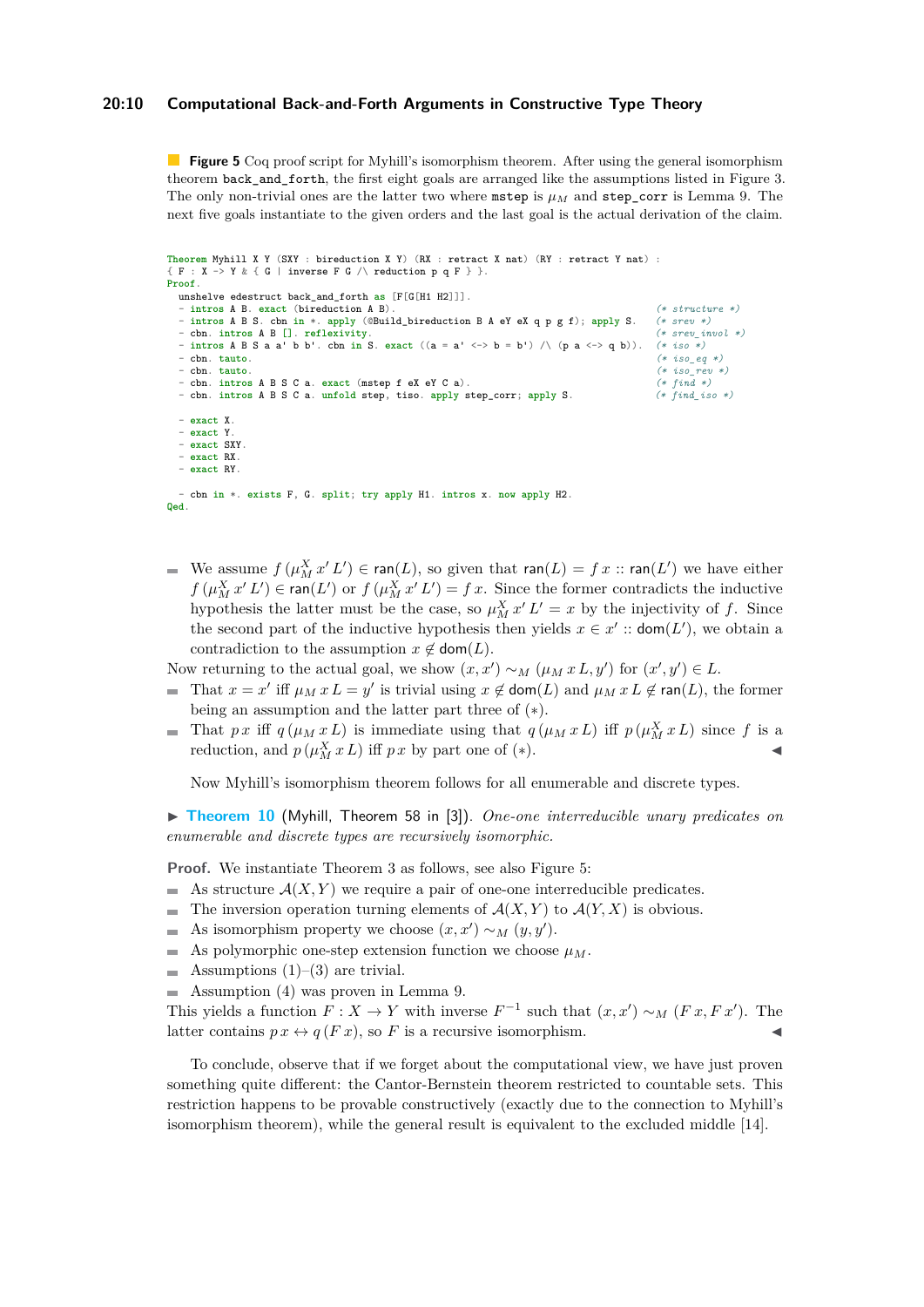▶ **[Theorem 11](https://www.ps.uni-saarland.de/extras/back-and-forth/website/baf.backandforth.html#Cantor_Bernstein)** (Countable Cantor-Bernstein, Theorem 59 in [\[3\]](#page-10-1)). *Countable sets X and Y with given injections*  $f: X \to Y$  *and*  $g: Y \to X$  *also admit a bijection*  $h: X \to Y$ .

**Proof.** If we choose as *p* and *q* the empty predicates on *X* and *Y* , respectively, then *f* trivially satisfies the defining property of a reduction from *p* to *q* and analogously so does *g* for *q* and *p*. Thus Theorem [10](#page-9-1) yields a bijection (with a trivial additional property regarding  $p$  and  $q$  that we just ignore).

# **6 Conclusion**

In this proof pearl, we have isolated an abstract and computational approach to the back-andforth method and considered two prominent instantiations. As the aim was a condensed and pointed presentation, we refrained from providing more instantiations in other domains for now. Nevertheless, this brief concluding section is meant to sketch a few more applications that our approach might be usable for.

First of all, for Cantor's isomorphism theorem we only discuss the characteristic of dense linear orders without endpoints, as it is the most familiar case due to its applicability to Q. However, the three other cases of one (left or right) or two endpoints are completely analogous and can be obtained by simple modification of our proof. Of course one could also abstract over the exact characteristic, yielding all four versions simultaneously.

Secondly, regarding other domains, we already mentioned the crucial use of back-and-forth arguments in model theory, as described in Chapter 7 of [\[13\]](#page-11-1). Two further examples are the isomorphism of countably infinite Boolean algebras [\[7\]](#page-11-12) as well as the uniqueness of the Rado graph as the result of a particular method to generate random graphs [\[15\]](#page-11-13). We believe that all these examples can be described in our abstract framework and so for a succinct Coq mechanisation one would just need to represent the corresponding structure and verify a suitable step function.

Thirdly, not immediately concerning further instantiations, the computational content of our axiom-free mechanisation could be made even more explicit by using Coq's extraction mechanism. With this feature one would obtain the algorithms implemented in the constructive proofs as executable programs in external programming languages. These algorithms could then be analysed regarding their efficiency and compared with respect to the necessary computational primitives. For instance, while the back-and-forth construction itself just follows the enumeration of the domains, the step function in the case of Cantor's isomorphism theorem may exhibit quite different complexity, depending on whether the witnesses for density and unboundedness are provided as efficient functions or need to be computed with linear search. For this example and a more general analysis of the back-and-forth method regarding different notions of computation, we refer the reader to [\[11\]](#page-11-14).

#### **References**

<span id="page-10-2"></span>**<sup>1</sup>** Andrej Bauer. First steps in synthetic computability theory. *Electronic Notes in Theoretical Computer Science*, 155:5–31, 2006.

<span id="page-10-0"></span>**<sup>2</sup>** Georg Cantor. Beiträge zur Begründung der transfiniten Mengenlehre. *Mathematische Annalen*, 46(4):481–512, 1895.

<span id="page-10-1"></span>**<sup>3</sup>** Yannick Forster, Felix Jahn, and Gert Smolka. A Constructive and Synthetic Theory of Reducibility: Myhill's Isomorphism Theorem and Post's Problem for Many-one and Truthtable Reducibility in Coq (Full Version). working paper or preprint, February 2022. URL: <https://hal.inria.fr/hal-03580081>.